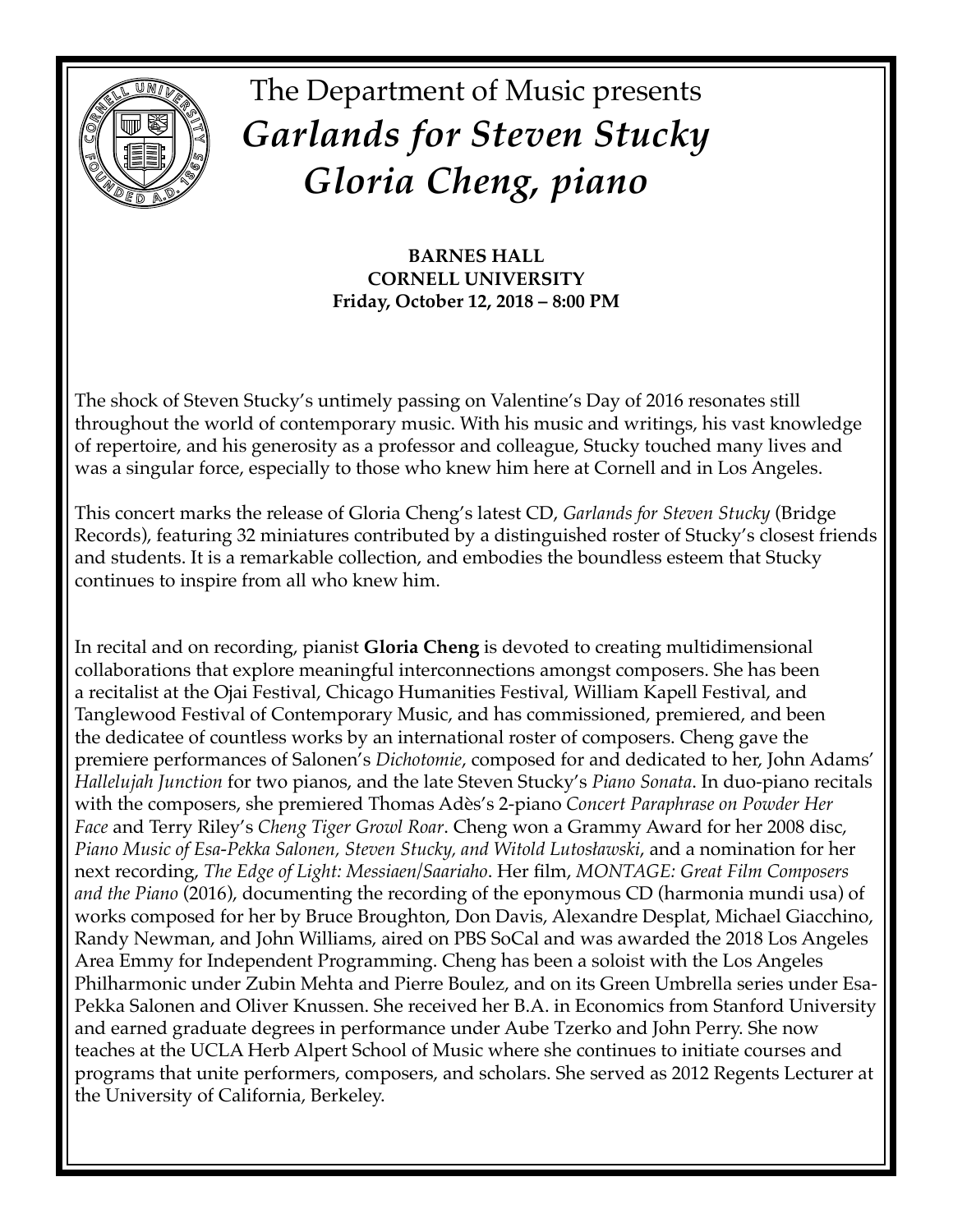## **Program notes**

#### **Esa-Pekka Salonen,** *Iscrizione*

When I was asked to write a piece in memory of Steven Stucky I said no, impossible. How could I even begin to capture the depth and quiet intensity of this man? Then a friend said: "Steve would have written a piece for *you*." I started to think of all those delightful two-minute vignettes he did write for various occasions and landmarks of my life; significant birthdays and the like.

I sat down in the middle of rehearsals for Chereau's *Electra* in New York and wrote *Iscrizione* in more or less one go. While composing, I realized how angry I still felt. Something hugely important had been taken away from me. I felt I had been left alone to navigate the treacherous waters of music and life, without my navigator-in-chief.

*Iscrizione* has an unsettled character. Climactic, sometimes angry outbursts alternate with frozen music in near-stasis. Finally, at the end, I manage to say farewell to my friend.

*Esa-Pekka Salonen's restless innovation drives him constantly to reposition classical music in the 21st century. He is currently Principal Conductor for London's Philharmonia Orchestra, Conductor Laureate for the Los Angeles Philharmonic, and cofounder of the annual Baltic Sea Festival.*

#### **Stephen Andrew Taylor,** *Green Trees Are Bending*

*Green Trees Are Bending* is a setting of the beautiful spiritual "Steal Away," with rhythms from the Aka people of Central Africa. Originally appearing in the finale of my horn trio *for Steven Stucky*, this setting is dedicated both to my friend, the brilliant artist Gloria Cheng; and to the memory of Steve, my friend and mentor.

Steal away, steal away Steal away to Jesus Steal away, steal away home I ain't got long to stay here. Green trees are bending Poor sinner stands a-trembling The trumpet sounds within my soul I ain't got long to stay here.

*Stephen Andrew Taylor teaches music and conducts the Illinois Modern Ensemble at the University of Illinois. Among his works is a half-hour cycle for Gloria Cheng,* Seven Memorials*.*

#### **Jesse Jones,** *Reverie*

My late teacher, Steven Stucky, was a mensch, a maestro of the truest order. He taught me volumes both in music and life, and I'll never forget his kindly manner and generous spirit. I miss him dearly and think of him almost every day. *Reverie* is an aphoristic little piece that uses one of Steve's favorite composer tricks: the *soggetto cavato*. This trick turns letters into pitches. Though *Reverie* is tinged with melancholy, I often found myself smiling while writing it, knowing that S-T-E-V-E (Eb, B, E, C, E) would approve of the process at play.

*Guggenheim- and Rome Prize-winning composer Jesse Jones was born in New Mexico. He has received the Goddard Lieberson Fellowship from the American Academy of Arts & Letters, and numerous international commissions. Jones teaches at the Oberlin Conservatory.*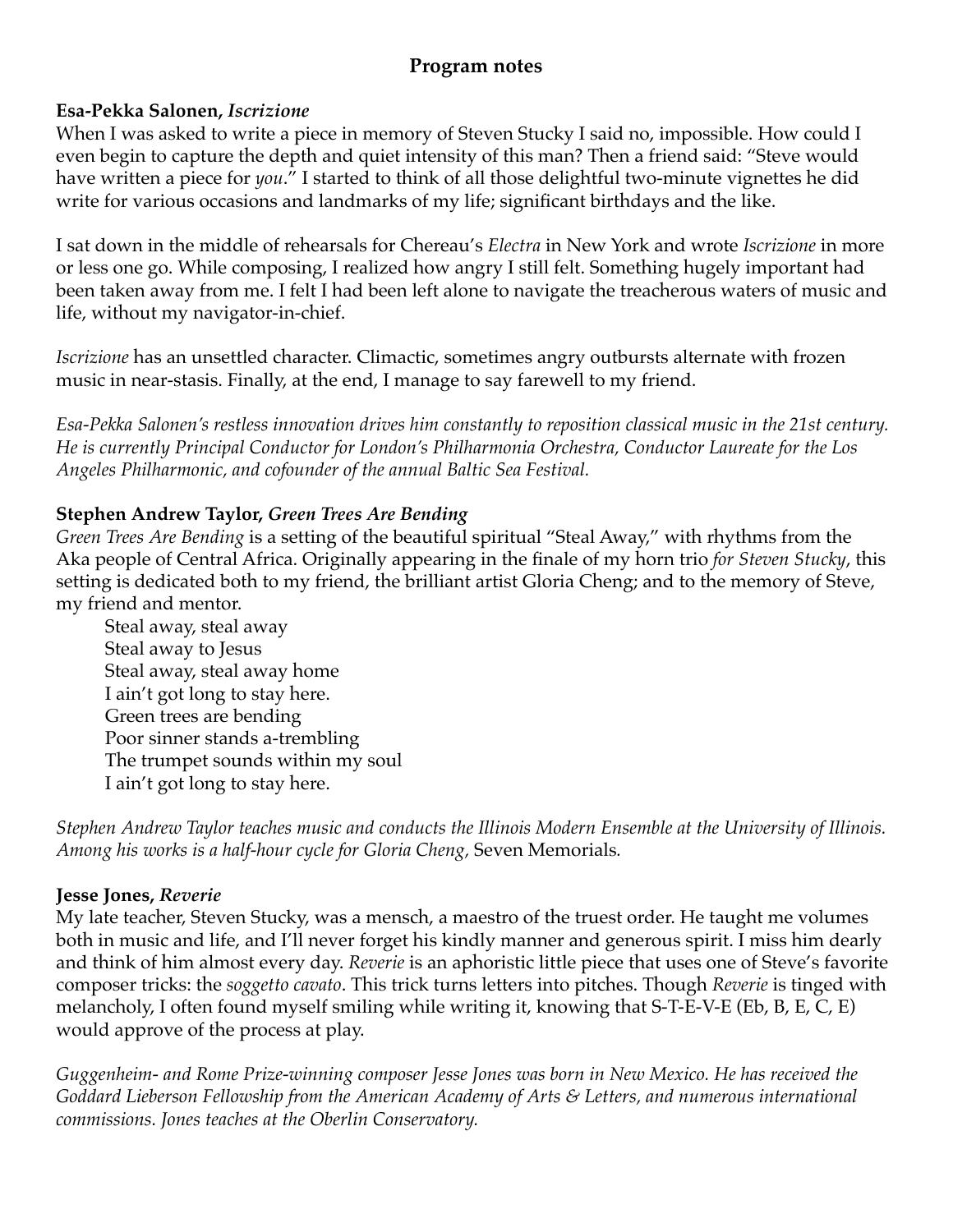#### **Donald Crockett,** *Nella Luce*

Steve Stucky was a dear friend, and we spent many hours in Los Angeles attending rehearsals and performances, talking about life and music, and generally hanging out when Steve was in town over the course of twenty years or so. He also tended to call for a brief phone conversation (and I'm sure he didn't just call me) when he was at one airport or another. Steve is, to be sure, greatly missed.

My Garland for Steve – and thanks to Gloria Cheng for requesting these Garlands from all of us – is called *Nella Luce*, from his string quartet *Nell'ombra, Nella luce* (In Shadow, in Light). This garland is infused with Steve's musical DNA, especially from two classic works for 'new music ensemble,' *Boston Fancies* (1985) and *The Stars and the Roses* (2013). Over a brief span, material from both works is intercut, with fanfare-like and mercurial *Boston Fancies* music juxtaposed with darker, Mahlerian *The Stars and the Roses* music, concluding with a cascading descent and, ultimately, an ascent *nella luce*.

*Composer/conductor Donald Crockett, chair of composition at USC, has been commissioned by the Los Angeles Chamber Orchestra, Kronos Quartet, Hilliard Ensemble, and the Caramoor Festival among many others.*

#### **Julian Anderson,** *Capriccio*

Like most who met him, I loved Steve Stucky very much. His human kindness and elegance of manner were legendary, as was his generosity. Above all, Steve was totally committed to and in love with music, so his own works are always acutely imagined and a delight to the ear. My *Capriccio* is not a direct evocation of Steve or his music. It's simply a piece I hope he would have liked, in which I tried to emulate not his style but his standards.

*Julian Anderson (b. 1967, London) studied with John Lambert, Alexander Goehr and Tristan Murail. He came to prominence with works such as "Diptych" and "Khorovod", and his music is now performed regularly by the world's major orchestras and ensembles.*

#### **Andrew Waggoner,** *…and Maura Brought Me Cookies (Remembering Steve)*

Driving, lost, to Steve's for dinner, I arrive late, dinner is gone; I join the group, and daughter Maura, age 8, brings me cookies, keeps me well-supplied throughout the evening; the talk is raucous, fun, wide-ranging, coming around eventually to Lutosławski, to the *Musique funèbre*; here the memory suddenly breaks off, gives way to the present, gives way to grief, resurfaces as echo, then hovers, indelible; magical and sweet, it collapses time and keeps Steve with me.

*Andrew Waggoner was born in 1960 in New Orleans. Called "the gifted practitioner of a complex but dramatic and vividly colored style" by* The New Yorker*, he lives in New York and France.*

#### **Charles Bodman Rae,** *Steven Stucky in memoriam*

When the pianist Gloria Cheng kindly asked me to contribute a short piece for solo piano in memory of our dear, departed friend, the composer Steven Stucky, the challenge was to produce something that might amuse and please him if only he were able to hear it. Our shared admiration for the music of Lutosławski brought us together as friends, so it seemed natural to hint at some of the works that had influenced both his music and mine. Over the years of our friendship we often compared notes — literally — and knew exactly where each distinctive chord was to be found. For this reason, my modest little tribute includes direct quotation of chords and melodic phrases from the following pieces by Lutosławski: *Jeux vénitiens; Livre pour orchestre* (the climax chord); *Paroles tissées*; Symphony No.3; and the chords from the end of the slow movement of the unfinished Violin Concerto. There are also quotations from Steven's own *Piano Sonata*, including one where he alludes to Lutosławski (the song, *Dzwony Cerkiewne*). The unifying motif is a simple and pervasive bell-like repetition of the note E-flat (Es) to represent his initials. The Lutosławski quotations also have the same E-flat, and were chosen partly for this reason.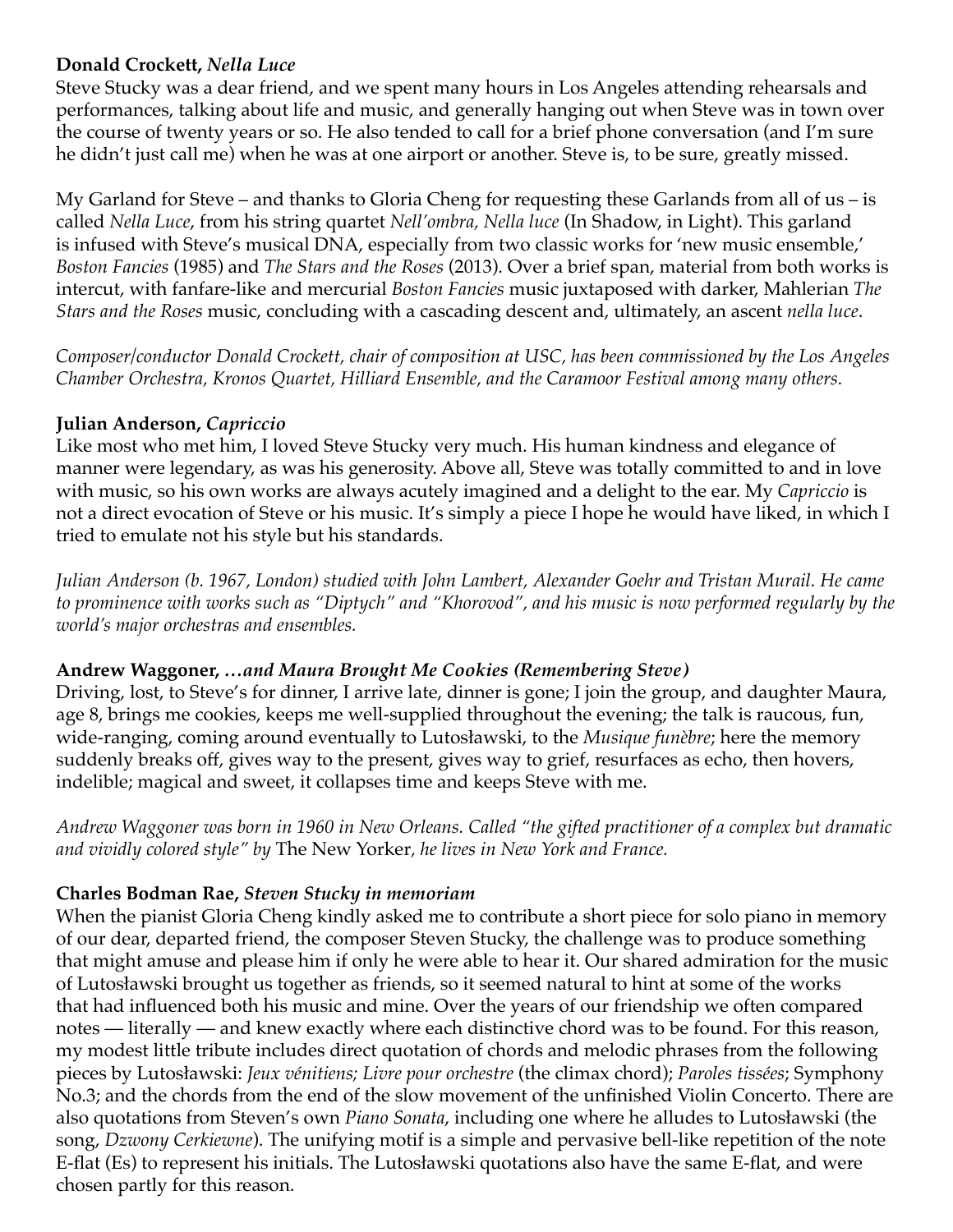*Charles Bodman Rae is Sir Thomas Elder Professor of Music and Head of Composition at the Elder Conservatorium of Music in Adelaide, Australia, and author of* The Music of Lutosławski*.*

## **John Harbison,** *Waltz, (in Memoriam Steve Stucky)*

Begins—as maybe many of these pieces do, with S S (two E flats). A half-minute waltz—too short, vehement, wanting to go on longer. It was Waltzes by SS that initiated Steve's long connection to the LA Phil.

*John Harbison (b. 1938) is, since 1976, Principal Guest Conductor for the Emmanuel Music Boston Bach Cantata Series. He plays piano in S.I N. (Strength In Numbers), MIT's faculty jazz ensemble.*

**Fang Man,** *That raindrops have hastened the falling flowers: In memory of Steven Stucky* This piece is created with six chords that recur throughout the fourth movement of Lutosławski's *Chain 2*. My teacher Steven Stucky referred to them as "links" in an analysis he shared with me. Our mutual passion for Lutosławski's music connected us from the day we met in 2002 until a couple of weeks before Steve's passing. Even in the very last email exchanges I had with him, we were discussing the question of the tetrachords in Lutosławski 's music in relation to the octatonic set. The structure of these adapted chords in my piece contains the types of tetrachord (0147 and 0136) we discussed and represent my last memories of him. These triadic-based chords plus the 5-note chords in the other layer provide us with a series of 9-note chord progressions, which is repeated multiple times throughout my piece. The meters switching between  $4/8 + 5/8$  and  $3/8 + 4/8 + 2/8$ , the sum (9) of the beats of which (9) corresponds to the 9 note chords. This kind of mathematical approach to the compositional materials is not only found in Lutosławski's music but also in Steve's music.

Steven Stucky was an incredible human being who was exceptionally kind and knowledgeable. He was not only a mentor but also like a father to me. I have always been an admirer of his music and deeply inspired by his remarkable spirit.

The title of the piece comes from a poem by Li Qingzhao of the Song dynasty, who is considered one of the most notable female poets in Chinese history.

*Hailed as "inventive and breathtaking" by the NY Times, Fang's music has been performed by the LA Philharmonic, ACO, Tokyo Philharmonic, etc. She is the recipient of a Guggenheim Fellowship, Koussevitzky Foundation Commission, among others. Fang holds a doctorate from Cornell University under Steven Stucky.*

## **Brett Dean,** *Hommage à Lutosławski*

I am certainly not alone within this beautiful project of Gloria's when I say that I never got to spend nearly as much time in Steven Stucky's company as I would have liked. My memories of our encounters in Los Angeles and later in Aspen remain among the warmest, most collegial and insightful that a composer could wish for. Given our mutual love of the music of Witold Lutosławski, and Steve's very particular depth of knowledge about both the man and his works, I felt it appropriate to use something of Lutosławski' s own music — namely a couple of fragments drawn somewhat obliquely from the 3rd Symphony's piano part — as the starting point for my own brief homage to Steve as irreplaceable composer, mentor and colleague. It's a short, toccata-esque piece that poses several questions without necessarily searching for all-too-definitive answers, save perhaps for the more literal, yet very soft and distant quotation of the symphony's "big tune" from its final pages as a form of fond farewell to dear Steven Stucky.

*Brett Dean is one of Australia's foremost artistic figures and currently holds positions as Creative Chair of the Tonhalle-Orchester Zürich, and is the inaugural Artist-in-Residence with Sydney Symphony Orchestra.*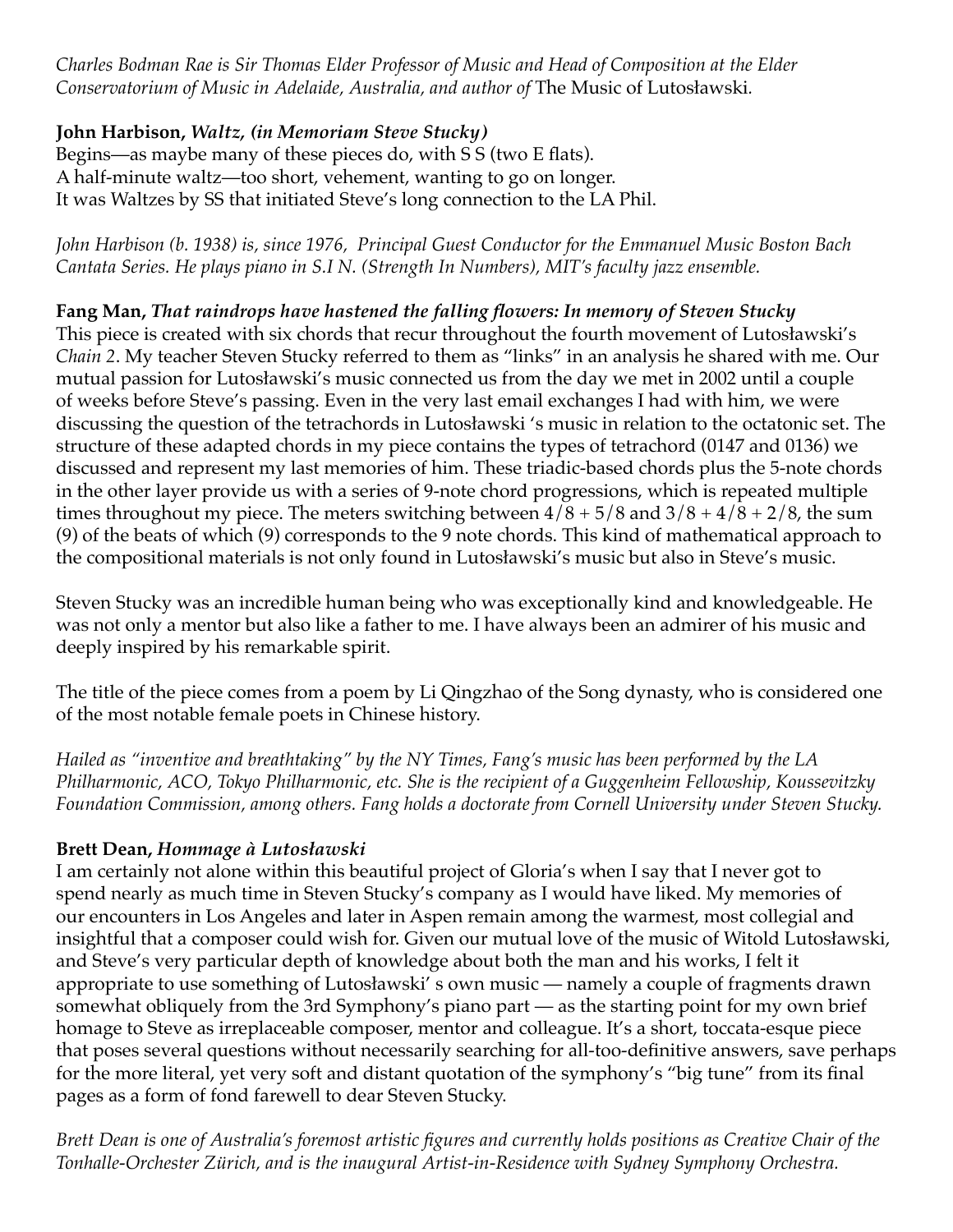### **Gabriela Lena Frank,** *Harawi-cito de charanguista ciego*

After coming to life in my studio, the short work, *Harawi de charanguista ciego*, found its first audience in Steve Stucky over a glass of wine in the Gourmet Ghetto of Berkeley. In town for a performance of one of his works, Steve viewed a sketch for what would be the first movement of a piano concerto, a melancholy love song as sung by a blind Andean charango guitar player, and gave comments in his characteristic lovely and intelligent way. I miss him dearly and after his passing, appreciated Gloria Cheng's project to honor Steve. This reworking of the sketch into a solo piano piece is written in his honor.

*Included in* The Washington Post's *list of the 35 most significant women composers in history (2017), multiculturalism has long been at the center of Peruvian-American composer/pianist Gabriela Lena Frank's music.*

## **William Kraft,** *Music for Gloria (In Memoriam Steven Stucky)*

Steve Stucky was a warm, gracious and knowledgeable composer as well as well-rounded musician with whom working was indeed a pleasure. He carried his knowledge and ability with humility. I admired and respected him as a composer, an author and a director. But more than that, I appreciated him as a friend.

The idea of *Music for Gloria* was drawn from my early Piano Concerto. There are 3 components: 1) a cluster of very low pitches which at the beginning, is inaudibly depressed, and sustained by the sostenuto pedal, which causes sympathetic vibrating pitches to ring when related strong notes are struck; 2) a free and repeated single note accelerated to tremolo, then retarded as the axial layer; and 3) short and long figures work around creating various colors.

*William Kraft's (b. 1923) distinguished career includes 26 years as percussionist, Principal Timpanist, and Composer-in Residence of the L.A. Philharmonic. He performed the U.S. premieres of Stockhausen's Zyklus, Boulez'* Le Marteau sans Maître*, and recorded* l'Histoire du Soldat *under Stravinsky's direction.*

## **Steven Mackey,** *A Few Things*

*A Few Things* recalls the playful banter that Steve and I shared over the years. In particular the times we spent in 1985, both in London on Guggenheim Fellowships, eating Indian food, drinking pints, and talking openly about our ambitions and frustrations as composers. As we all know, nobody was more generous in support of other composers than Steve, but he could be hilariously snarky about the profession when he was off duty. His refined intellect and down to earth personality were in constant dialogue with brilliant observation and bawdy humor intertwined.

*Steven Mackey (b. 1956) blazed a trail in the 1980s by incorporating electric guitar and rock influences into his concert music. Today his acclaimed works for orchestra, chamber ensemble, dance, and opera are performed by major artists around the world.*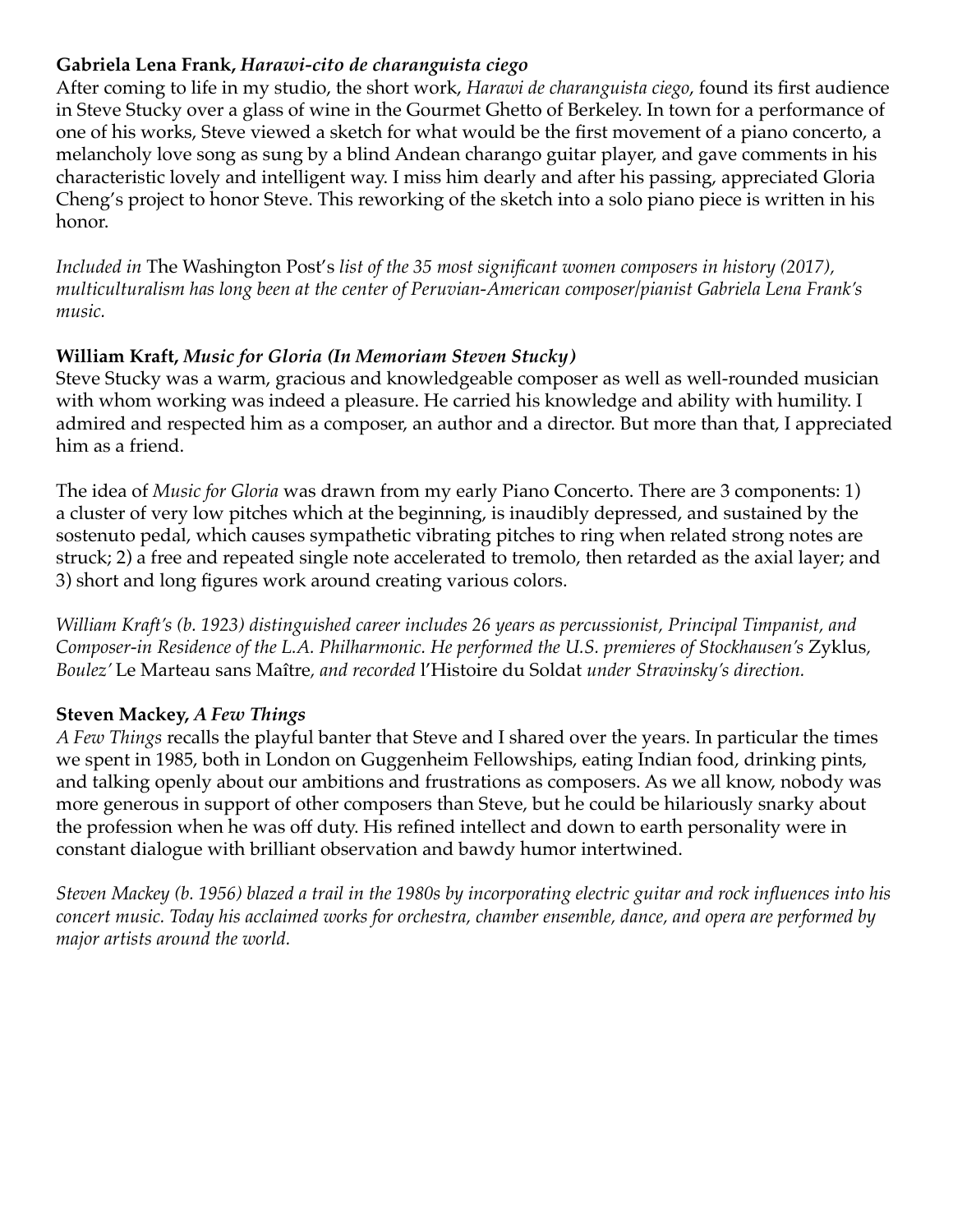#### **Eric Nathan,** *In memoriam*

Steven Stucky was my mentor at Cornell University. He was a singular force in this world – his spirit so deeply generous and wise, his thirst for what he didn't yet know ever-growing with age, his love and respect for his friends and students always giving, his advocacy for the musical community tireless, and his music filled with such feeling, intellect and humanity. I sensed that Steven Stucky listened to music with great openness but also a joy in finding special meaning in the fleeting allusions and hidden dialogues present in a work that might remind him of past music, composers or techniques. My work is written "to" Steven Stucky and meant for him to have listened to in this spirit – but as he of course would have wanted it, also for us to hear, and most importantly, feel in our own way.

*Eric Nathan's music has been commissioned by leading institutions including the Boston Symphony Orchestra and New York Philharmonic. Nathan studied with Steven Stucky at Cornell and serves as Assistant Professor at Brown University.*

## **Chen Yi,** *In Memory of Steve*

As I often stare at the framed music page on the wall at home, my deep memory brings me back to all vivid scenes with Prof. Stucky, my very dear friend and colleague who left us in 2016. The music page is Steve's composition, *Birthday Greeting for Chen Yi* on her 50th birthday for piano solo, which was framed by Steve and given to me as a surprise gift when he visited Kansas City in 2003. In the calm birthday greeting, the melody starts with the pitches C-B-E-G-D-B that represent the letters in spelling my name. The motivic pitch material has been developed throughout his piece. I quoted Steve's birthday greeting music in the final section of my piece, *In Memory of Steve*, as my response to his beautiful gift. Steve has made such profound contributions to our music community as an extraordinary composer, an excellent and devoted teacher, an enthusiastic advocate of new music composers, and, an absolutely generous human being. My heartfelt gratitude goes to Gloria for her letting me enjoy listening to the inner voice from Steve forever.

*Dr. Chen Yi is a Chinese-American composer, Distinguished Professor at University of Missouri, Kansas City Conservatory, and member of the American Academy of Arts and Sciences. She graduated from Beijing Central Conservatory and Columbia University.*

#### **Joseph Phibbs,** *Elegy, in memory of Steven Stucky*

I studied composition with Steve at Cornell University, but it was only after returning to the UK that my love of Steve's music really blossomed. He's remained a huge influence on my work, and we stayed in close touch over the years, meeting up for meals (and Martinis) on both sides of the Atlantic whenever possible.

This short piece was composed at the request of Gloria Cheng in the days following Steve's death, and was subsequently premiered by Vicki Ray as part of a memorial concert in Los Angeles. Steve joked on several occasions about having the courage to leave the 'naughty bits' in a piece: those moments which, as composers, we're tempted to take out, for fear they may make us blush in front of our friends and colleagues. My piece turned out naughtier than anticipated, but I hope the dedicatee would at least have been forgiving!

I will always cherish my memories of this incredibly modest yet brilliant man, whose compassion and wisdom enriched the lives of so many.

*Joseph Phibbs studied at King's College London and Cornell University. His music is published by Ricordi and Boosey and Hawkes (choral works). Further information may be found at www.josephphibbs.com*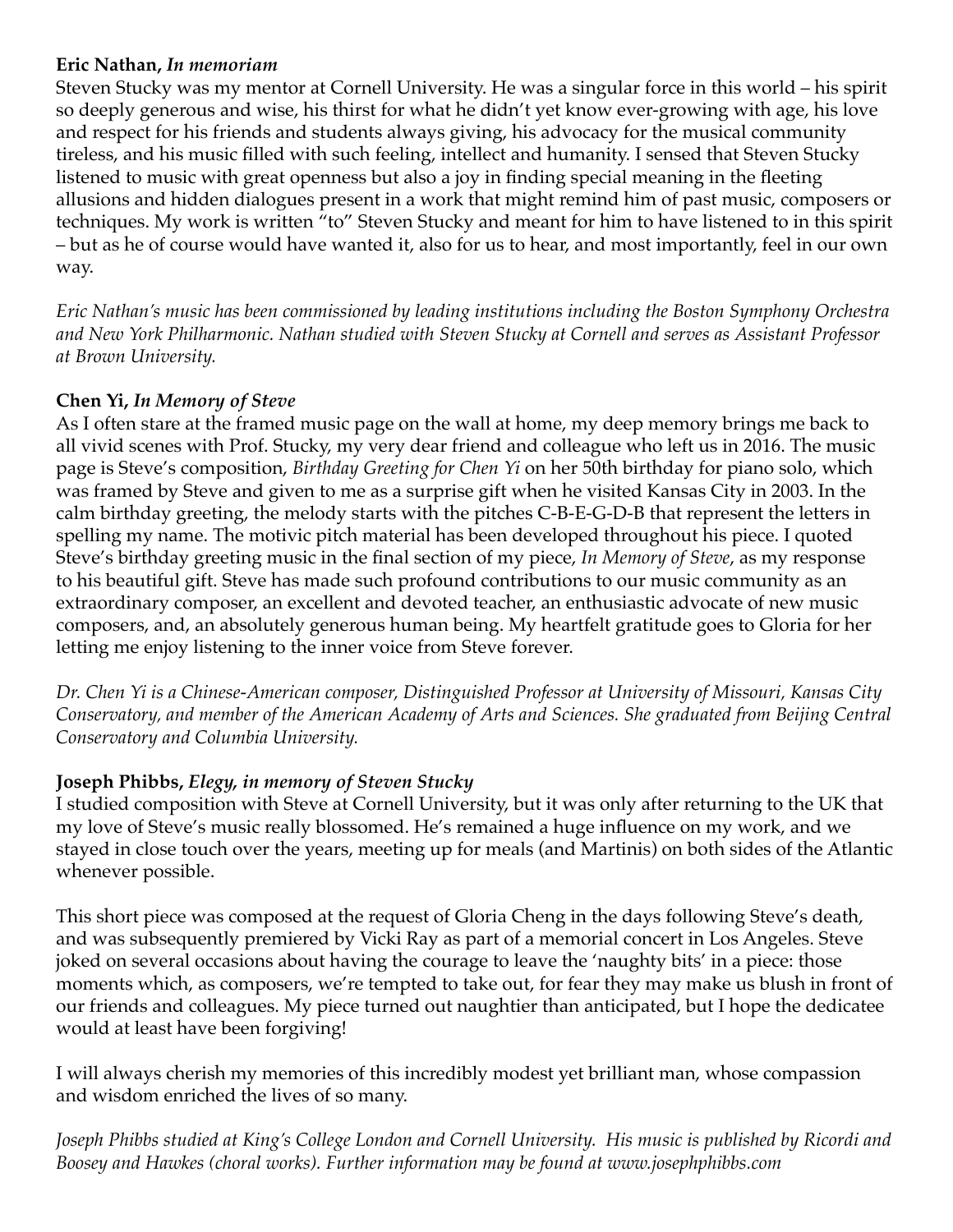#### **Hannah Lash,** *November*

Steve Stucky was one of my first teachers in college. He was a visiting professor at the Eastman School of Music for a semester, and that was the first time I studied with him. It was also the first time I felt that I could actually write music with any amount of fluency since the un-selfconscious improvisatory pieces I used to write at the piano as a child.

I remember this happened for me as a result of Steve's encouraging attitude. His criticism was always constructive, and underlying the criticism I felt a very strongly encouraging approach to which I responded immediately.

Beginning at that time, I began to explore Steve's music. I was impressed from the very start at his extraordinary ability to exploit instrumental color. His orchestral music particularly had a deep impact on me in this regard.

I was fortunate to study with Steve on a number of other occasions, including both at Tanglewood and at Aspen. He always brought to lessons his uniquely beautiful insight, positivity, and constructive thinking that I will never forget.

I wrote *November* in memoriam to Steve Stucky. I used harmonies that are not too far from those he himself gravitated towards, and I titled it *November* because that is his birthday month, as well as mine. I will be forever grateful for his teaching and generous presence in our world.

*Hailed by* The New York Times *as "striking and resourceful…handsomely brooding," Hannah Lash's music has been performed by distinguished orchestras and ensembles throughout the US and abroad.*

## **Michael Small,** *Debussy Window*

*Debussy Window* is a short and lively dance on a theme adapted from the Debussy *Reverie*, one of my favorite piano works. When I first met Steve six years ago, I was struck by his thoughtfulness about creating relationships with the past in his own music and finding them in that of others. I admired his wisdom about the creative tradition, and how he saw it as a continuum in which connections could be teased out in a meaningful way for listeners. When the time came to write this short tribute to him, my first instinct was to compose something joyful which embodied that spirit. My deepest thanks to Gloria for creating this beautiful remembrance.

*Michael Small (b.1988) is a British-American composer currently based in Washington DC. He received his DMA from Cornell in 2017, and is currently completing an Oboe Quintet.*

#### **Julia Adolphe,** *Snowprints*

Steven Stucky was my first composition teacher. When I arrived at Cornell as an undergraduate, I had no formal training and had spent my childhood writing folk music. I dreamed of expanding my musical language and writing for orchestral forces, but did not know how to begin. I approached Professor Stucky with trepidation, unsure if he would accept me as a student since Cornell's composition program is designed for doctoral students. Those of you who knew Steve can imagine how he immediately agreed to meet with me. I was lucky enough to study with Steve once a week for four incredibly formative years.

Professor Stucky made me feel welcome and included in the intimidating world of contemporary composition. He had a way of making the immense, rich history of classical music accessible, even fun! My piece, *Snowprints*, strives to capture the spirit of our lessons. When discussing the music he loved, Steve would rapidly switch back and forth between a kind of solemn reverence and giddy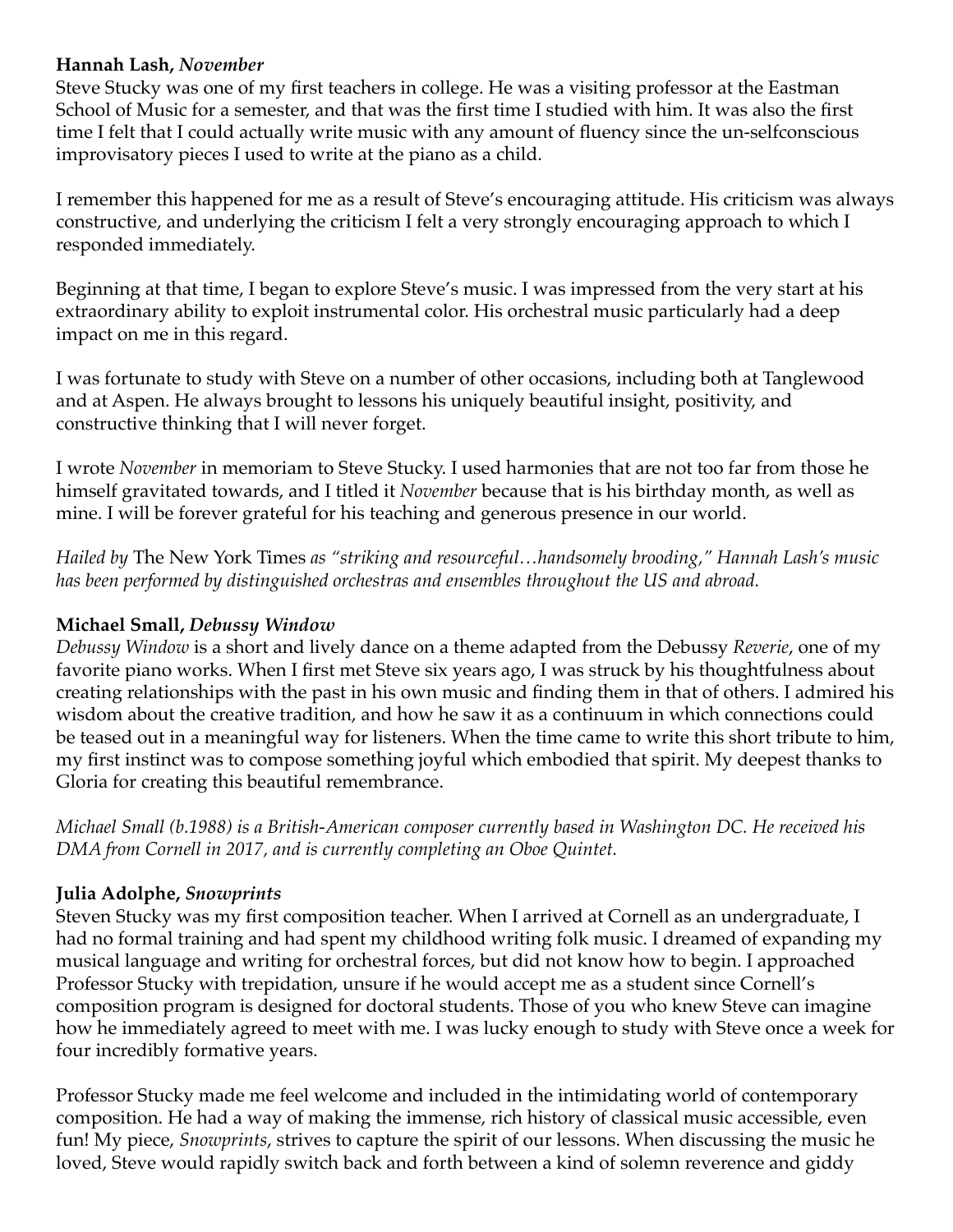excitement. He communicated his deep respect for the compositional art form as well as lighthearted joy about the creative process. In an attempt to capture these moments, *Snowprints* juxtaposes warm, grounded homophonic chords sounding in the piano's lowest register with high, angular flurries and kinetic outbursts. The piece simultaneously captures the two of us: I was filled with anxiety and excitement about writing music for the first time and Professor Stucky steadied my nervous energy with calm and sincere encouragement. Steve taught me to believe in my own voice and to embrace my musical instincts. The title evokes the tremendous imprint and influence Steve and his music has had on my life, all against the backdrop of a wintry Ithaca landscape.

*Adolphe has received commissions from the NY Philharmonic, LA Philharmonic, and LA Chamber Orchestra, among others. Current projects include the comic opera* A Barrel of Laughs, A Vale of Tears*.*

#### **Pierre Jalbert,** *Inscription*

I first met Steve at a new music concert in Philadelphia in the early 1990's while I was a student at U-Penn. His generosity and kindness were apparent even at this first meeting. My piece, *Inscription*, begins with three soft chords, as if asking the question, why? That was my own initial reaction to hearing the news of Steve's passing. The piece then launches into a fast, rhythmic section (Steve's wit and humor) culminating in three forceful hammer blows at the top end and bottom end of the keyboard. The three opening chords then return, fading. A huge thank you to Gloria Cheng for organizing and presenting these heartfelt tributes to Steve.

*Earning widespread notice for his superbly crafted scores, Pierre Jalbert's music draws inspiration from a variety of sources, from plainchant melodies to natural phenomena.* 

#### **James Matheson,** *CHAPTER I: In which our hero dies and encounters Palestrina, Brahms, Debussy, Ligeti, Lutosławski and other dead loves; looks out to see the entire universe before him, and prepares to visit all of the amazing shit therein*

Steve had an enormous impact on my life, as he did on the lives of so many. I went to Cornell to study composition with him after becoming infatuated with his (at that time only) *Concerto for Orchestra*, and I feel his musical influence whenever I compose, when I teach, when I think or talk about music. Miss you, Steve.

*Among James Matheson's commissions are works for the New York and Los Angeles Philharmonics, the Chicago Symphony Orchestra, Carnegie Hall, and the St. Lawrence String Quartets. He is a recipient of the Charles Ives Living from The American Academy of Arts and Letters.* 

## **Christopher Rouse,** *Muistomerkki*

Steve Stucky was one of my dearest friends for over forty years. We shared many things, including a special love for a specific musical work. My simple little piece, whose title means "Memorial" in Finnish — that's a hint — presents a sort of "evolution" of one of that score's principal motives, a motive that appears in it full form at the very end of my work.

*Rouse is best known for his orchestral compositions, and has received the Kennedy Center Friedheim Award, Grammy for Best Classical Contemporary Composition, and the Pulitzer Prize. He was Composer-in-Residence for the New York Philharmonic from 2012-2015.*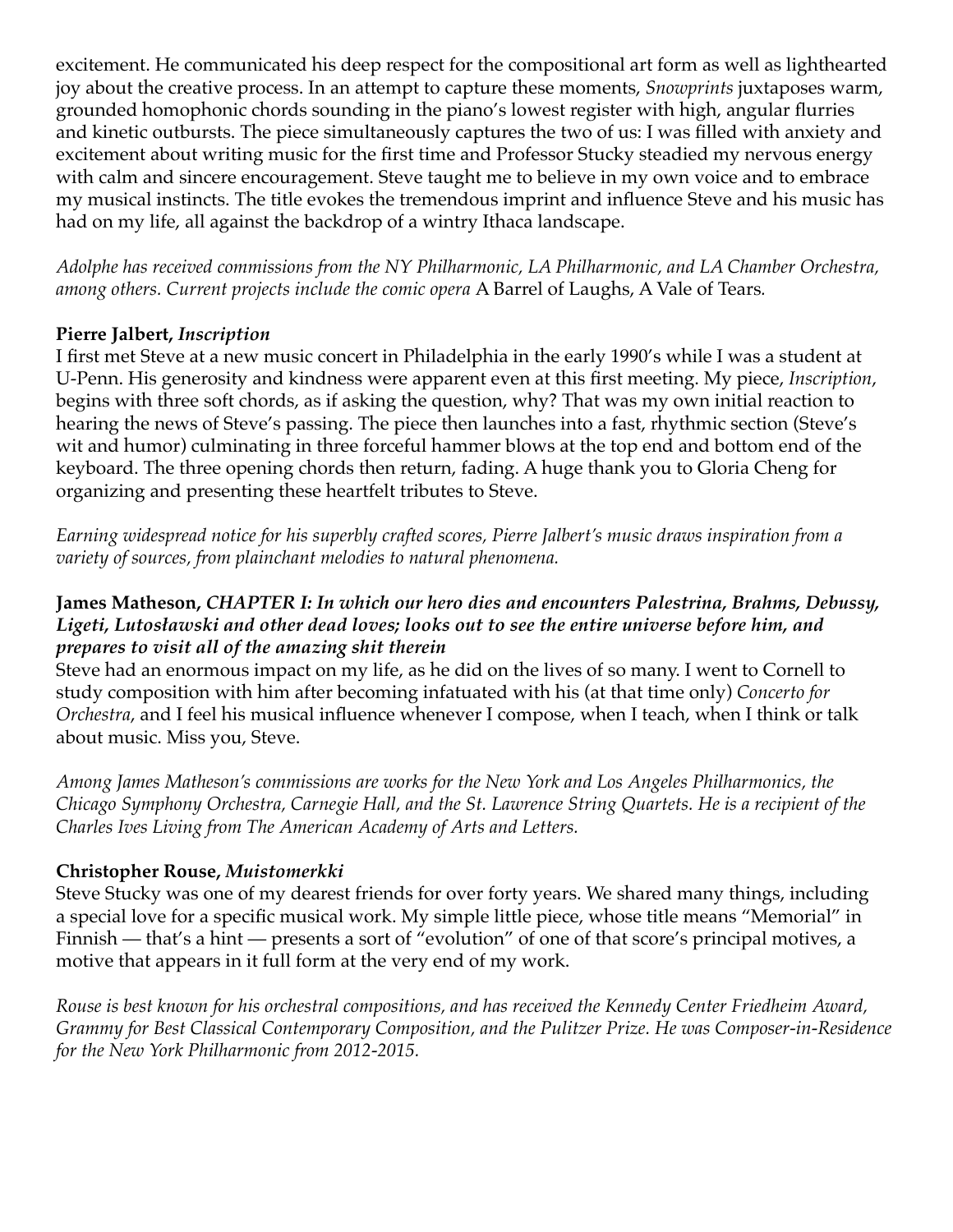### **Harold Meltzer,** *Children's Crusade*

For years Steve had talked about making an opera out of Kurt Vonnegut's novel *Slaughterhouse-Five*. Its complete title is *Slaughterhouse-Five, or The Children's Crusade: A Duty — Dance with Death*. *The Children's Crusade* is actual history: in the year 1212 thousands of children, without weapons or armor or provisions, set off from France and Germany to expel Muslims from the Holy Land. None of them reached Jerusalem: most died, abandoned the search, or were sold into slavery. This infamous slaughter of innocents, Steve told me, came to his mind whenever he heard my song *Small Frogs Killed On The Highway*, a James Wright poem about another slaughter of innocents. He'd wanted to embed two of the gestures of that song into a set piece in the opera. That never happened, so I made this set piece for him.

*Harold Meltzer also has a Bridge Records release coming in 2018. Other recordings of his music include a 2017 Open G Records release and a 2010 Naxos release.*

## **David S. Lefkowitz,** *In Memoriam: Steven Stucky*

*In Memoriam* is actually two pieces in one: a shorter "outer" (or "unfolded") version, skipping the middle section, and a longer "folded-out" version, including those middle measures. The intention is that the folded-out *In Memoriam: Steven (Edward) Stucky* must be perceived as different from the unfolded *In Memoriam: Steven Stucky*—that is, the presence of the middle section must change the way the piece as a whole is perceived.

The main motive of *In Memoriam: Steven (Edward) Stucky* is a *soggetto cavato* (carved signature) using the letters in STEvEn STUCky's name: E-flat (eS) - B (Ti) - D (rE) - D (rE) — E-flat (eS) - B (Ti) - C (Ut) - C (C), with an alternate for the first name: E-flat (eS) - B (Ti) - E (E) - D (rE). I was struck by the pair of repeated notes —  $DD/CC$  — which, on the one hand, can convey an aggressive energy or, on the other hand, a sense of placid sustain. In addition to the *soggetto cavato*, the music references Stucky's *Sappho Fragments* (in some of the static melodic writing) and *Double Concerto for Violin and Oboe* (in the melody in the "Edward" section of the work), and pays homage in the use of hexachords, rotational arrays, and golden ratios—techniques that I first learned about in classes with Stucky as a young student at Cornell University.

*David S. Lefkowitz is Chair of Composition and Theory in the UCLA Music Department. He is the composer of more than 125 works performed around the world, and a music theorist.*

## **Kay Rhie,** *Interlude in memoriam Steven Stucky*

Steven Stucky's legacy resonates deeply because he demonstrated richness of life by building a community so large – a community of those who wrote, performed, studied and appreciated music and arts. Musically, his love of the past masters and the young talents continually inspired him. As a teacher, his fierce curiosity about the past and the new shaped my own attitude toward composing. His generosity of spirit taught me composing does not have to be a lonely pursuit. This *Interlude*, based largely on the pitch collections by Lutosławski, one of Steve's favorite composers, is a dedication to his life as an "interlude," meaningful because his legacy is still to continue and grow.

*Kay Rhie starting composing late, when she was a piano performance student at UCLA. After encountering unusually generous teachers, including Steven Stucky, she decided to become a composer/teacher herself. She currently teaches at UCLA.*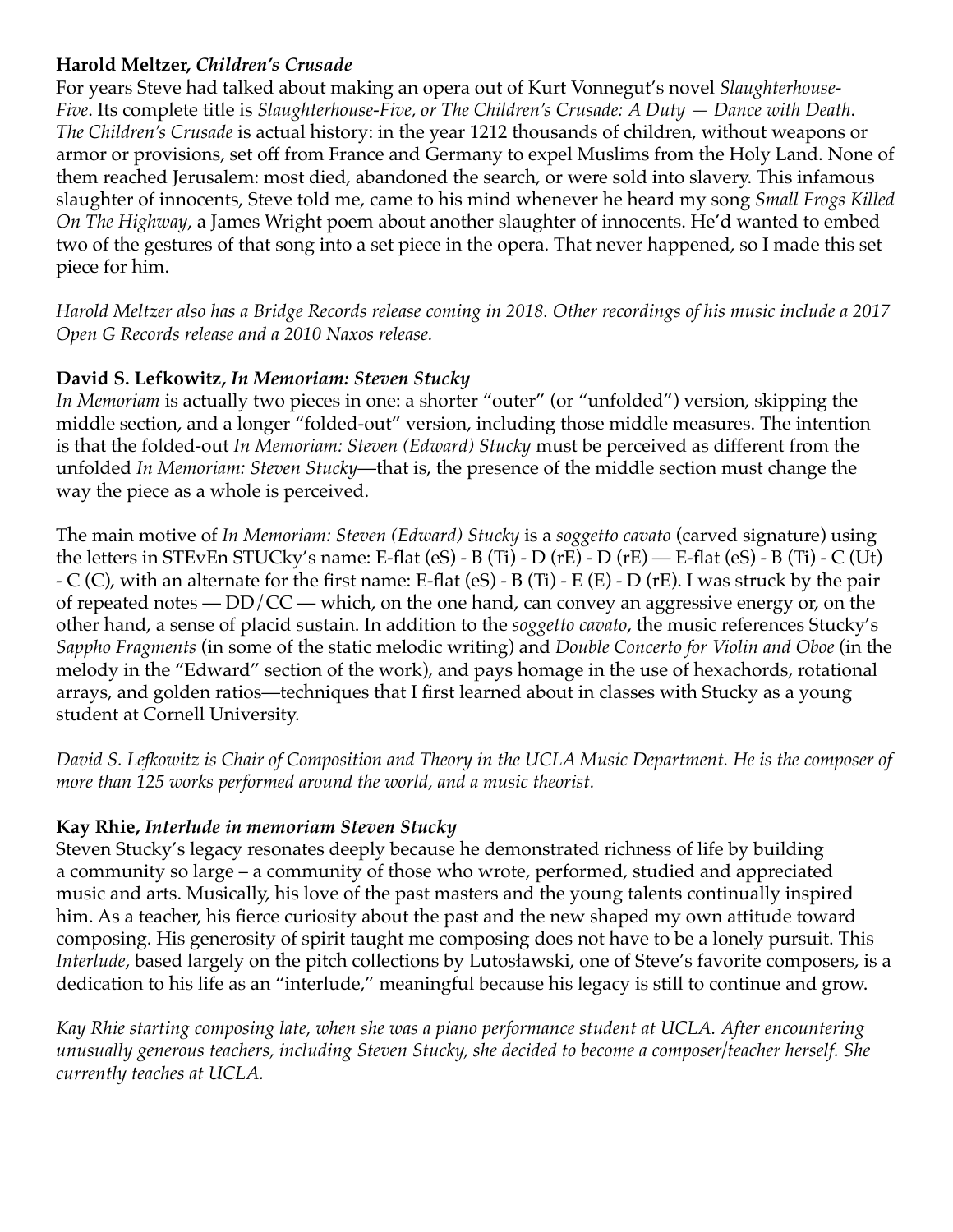#### **Colin Matthews,** *some moths for Steve*

I first met Steve in the 1990s. We were on the jury of a composition prize in Jerusalem, a strange event to which we both felt outsiders and so struck up a friendship that never faded. Not long before his shockingly early death we corresponded about his orchestration of Ravel's *Noctuelles* ('Moths') from *Miroirs*, of which I'd just orchestrated the other two, and I suggested that a collaborative performance of all three would be ideal. I was very happy that, thanks to the BBC Philharmonic, this took place early in 2017. Here are some more moths, for dear Steve.

*Colin Matthews is currently writing a work for the London Sinfonietta to a Koussevitzky Foundation commission, for first performance in December 2018.*

## **Louis Chiappetta,** *This Is No Less Curious*

This short piece for piano is written in memory of Steve Stucky, a friend and mentor who has had a profound impact on my artistic development. Steve approached both his teaching and his own composing with a singular mix of technical rigor, humility, open-mindedness and boundless intellectual curiosity that I continue to learn from. He also maintained a strong appreciation of, and connection to, the repertoire and musical traditions of the past. These characteristics were very much on my mind as I composed this piece. The work incorporates materials and techniques from chorales by J.S. Bach, György Ligeti, César Franck, Alban Berg, and Niccolò Castiglioni. While there are no literal quotations from any of these pieces in my composition, references to the tonal, modal, and melodic characteristics of these chorales are ever-present.

*Louis Chiappetta (b. 1989) is an American composer whose works are performed across the United States and abroad. He the recipient of awards from ASCAP and The American Academy of Arts and Letters.* 

## **David Liptak,** *Epitaph*

Steven and I became friends in middle age, when both of us were living in upstate New York, with his long service at Cornell University and mine at the Eastman School of Music. Perhaps because we were not young then, I think about Steven as I read poetry by Yeats, poems like *The Song of Wandering Aengus* and *Sailing to Byzantium*. Yeats wrote his own epitaph, which appears on his tombstone; the final lines of a longer poem: *Cast a cold eye/On life, on death.*/Horseman, pass by! Epitaph is written with gratitude to Gloria Cheng for her conception and performance of these short works that remember Steve Stucky.

*David Liptak's music is described as having "transparent textures, incisive rhythms, shimmering lightness." Much of his music explores the poetry and magical quality of stars and starlight, imagined and real.*

## **Anders Hillborg,** *Just a Minute*

The title refers of course to the duration of the piece, but more importantly to Steve's all too early passing *Just a minute Steve — not yet.*

Steve and I stayed regularly in touch from 2003 and on.

We conducted a masterclass together at The Swedish Collegium for Advanced Study (SCAS) in Uppsala, Sweden in May 2012 — and all preparations were underway to repeat this in May 2016 when tragedy struck.

I'm proud and humbled to be part of this beautiful testament to Steve, that these 32 pieces represent.

All my love Steve — I will miss you always.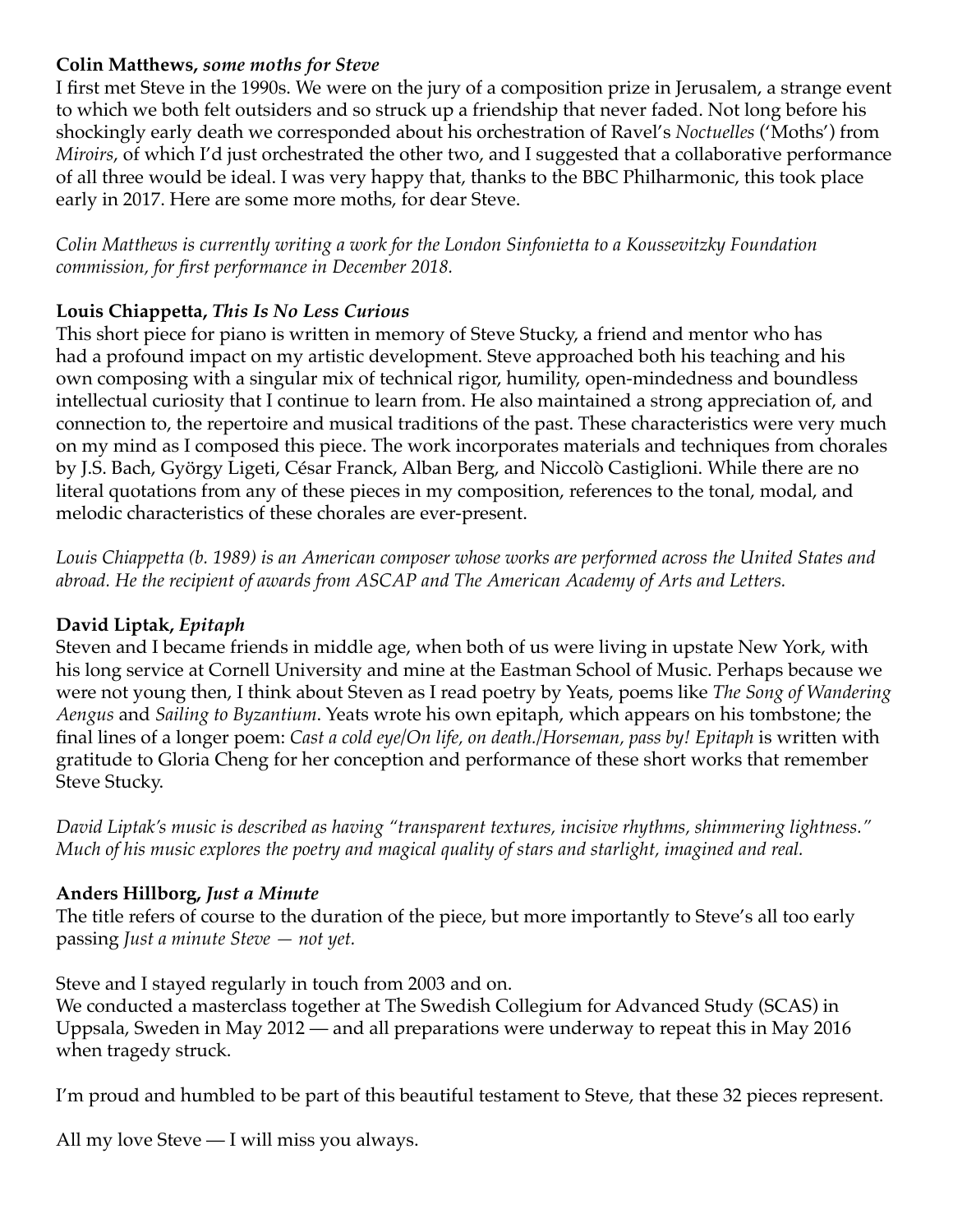*Anders Hillborg, a full-time composer since 1982, has mainly written orchestra music, commissioned by among others Los Angeles Philharmonic, Berlin Philharmonic, Chicago Symphony, New York Philharmonic, Tonhalle Orchester Zürich, Elbphilharmonie Hamburg, Royal Stockholm Philharmonic, London Philharmonic Orchestra.*

### **Magnus Lindberg,** *Fratello*

The Italian word "fratello" means "brother" and was therefore the only and natural choice as a title for a piece for Steve.

Some people just feel like family from the minute you meet them. I'm sure that Steve´s natural warmth, energy and great humour made him a brother to an enormous number of people. I'm happy and proud to belong to that family, and feel the sorrow of having lost my brother too soon. *Fratello, mio!* Thank you, Steve!

*Magnus Lindberg was born in Helsinki in 1958, studying there and in Paris with teachers including Rautavaara and Grisey. His brilliantly colored scores have been performed by leading orchestras around the world.*

## **Judith Weir,** *Chorale, For Steve*

My tribute to Steven Stucky, a dear, generous and humane colleague, could be described as a chorale prelude, or maybe an aria. A chain of two-note chords (this is the 'chorale') in the left hand proceeds slowly throughout the piece, whilst a free, expressive solo flutters above it. For some reason this music came to me entirely composed on the piano's white keys; I decided to leave it that way, inspired by Steve's unconditional advocacy of musical creativity, wherever it leads.

*British composer Judith Weir has explored new music from a background of teaching, community arts and folk music; and has written economically sized pieces for a variety of media.*

## **Daniel Godfrey,** *Glas*

*Glas* ("knell" in French) is dedicated to the memory of Steven Stucky. Steve's love of Richard Strauss is well known among his friends, reflected early on in his first successful work for orchestra, *Dream Waltzes*, which quotes from the *Rosenkavalier* waltzes. In *Glas*, I instead make somewhat oblique references to Strauss' *Four Last Songs*, specifically "Im Abendrot," where Strauss quotes (again, somewhat obliquely) from his own orchestral tone poem *Tod und Verklärung*.

*Daniel S. Godfrey (b. 1949) has earned commissions and awards in composition from the Guggenheim, Fromm, Koussevitzky, Rockefeller, Bogliasco, and Barlow foundations, among others. He teaches at Northeastern University in Boston.*